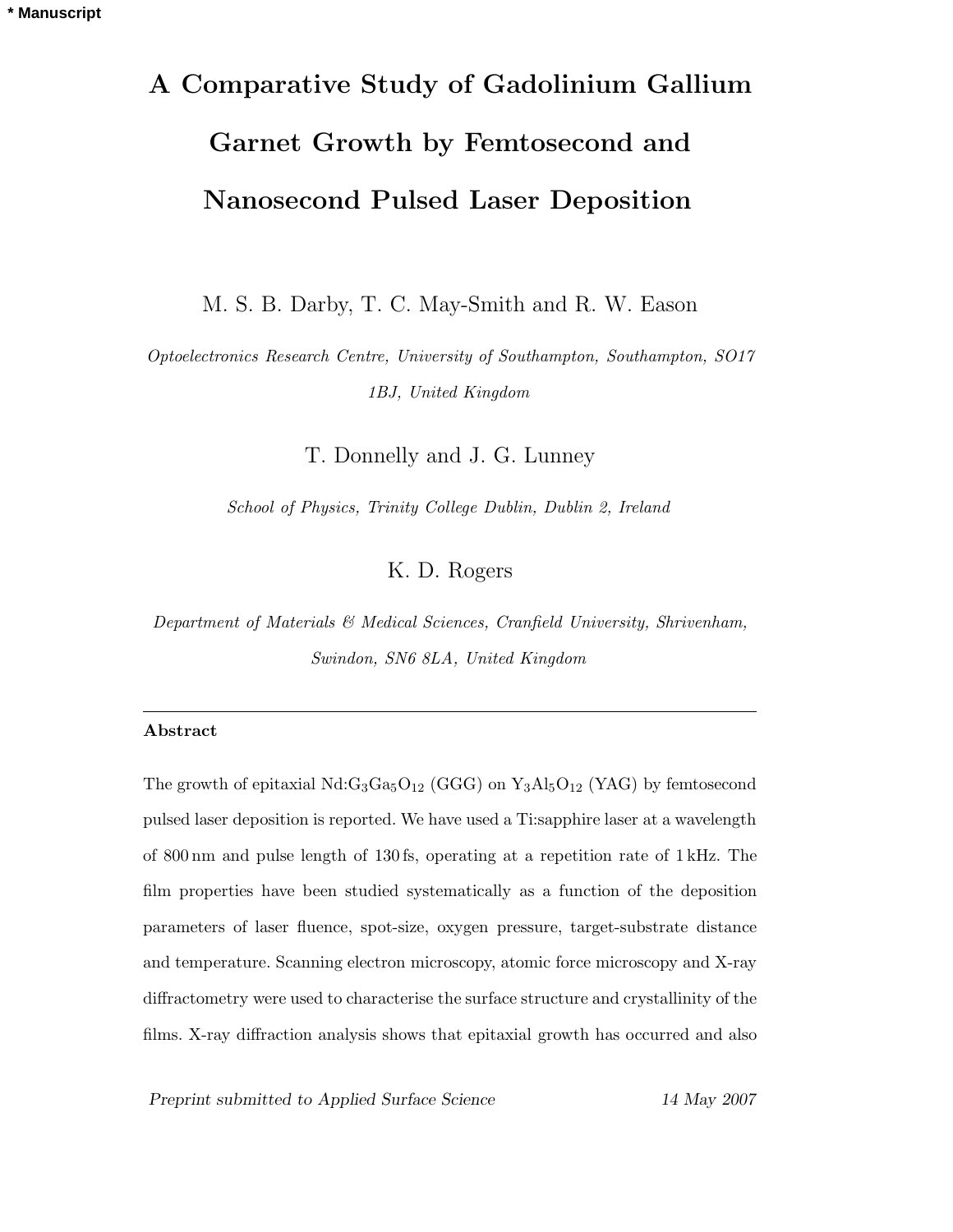confirms that the films are single crystal. A comparison between the ion velocities produced by nanosecond and femtosecond laser ablation of the GGG target material has been investigated by the Langmuir probe technique. The results indicate a large difference in the plasma characteristics between femtosecond and nanosecond ablation, with ion velocities up to eight times faster observed in the femtosecond case.

*Key words:* pulsed laser deposition, plasmas, femotsecond, Lagmuir probe, thin films, garnet crystal, epitaxy

*PACS:* 68.55.jk, 81.15.-z, 77.55.+f, 52.27.Cm

# **1 Introduction**

The study of nanosecond pulsed laser deposition (PLD) and plasmas has been prevalent over the past 20 years and has found numerous applications with a diverse range of materials [1]. With the recent advent of high energy, high repetition rate sub-picosecond lasers there is the opportunity to investigate this technique in the short temporal regime. Research on the subject of PLD using short pulse duration lasers has increased in popularity recently, and there have been several reports over the past few years demonstrating the potential of this technique. High pulse-rate (76 MHz) picosecond lasers have been used to deposit chalcogenide [2] and carbon films [3] with a consequent elimination of the particulate contamination normally seen with nanosecond lasers. Femtosecond PLD of  $BaTiO<sub>3</sub>$  [4] at a wavelength of 620 nm reveals coalesced particles up to  $1 \mu m$  in size with poor crystallinity and high surface roughness. Thin films of GaAs have been deposited with varying pulse du-

*Email address:* msbd@orc.soton.ac.uk (M. S. B. Darby,).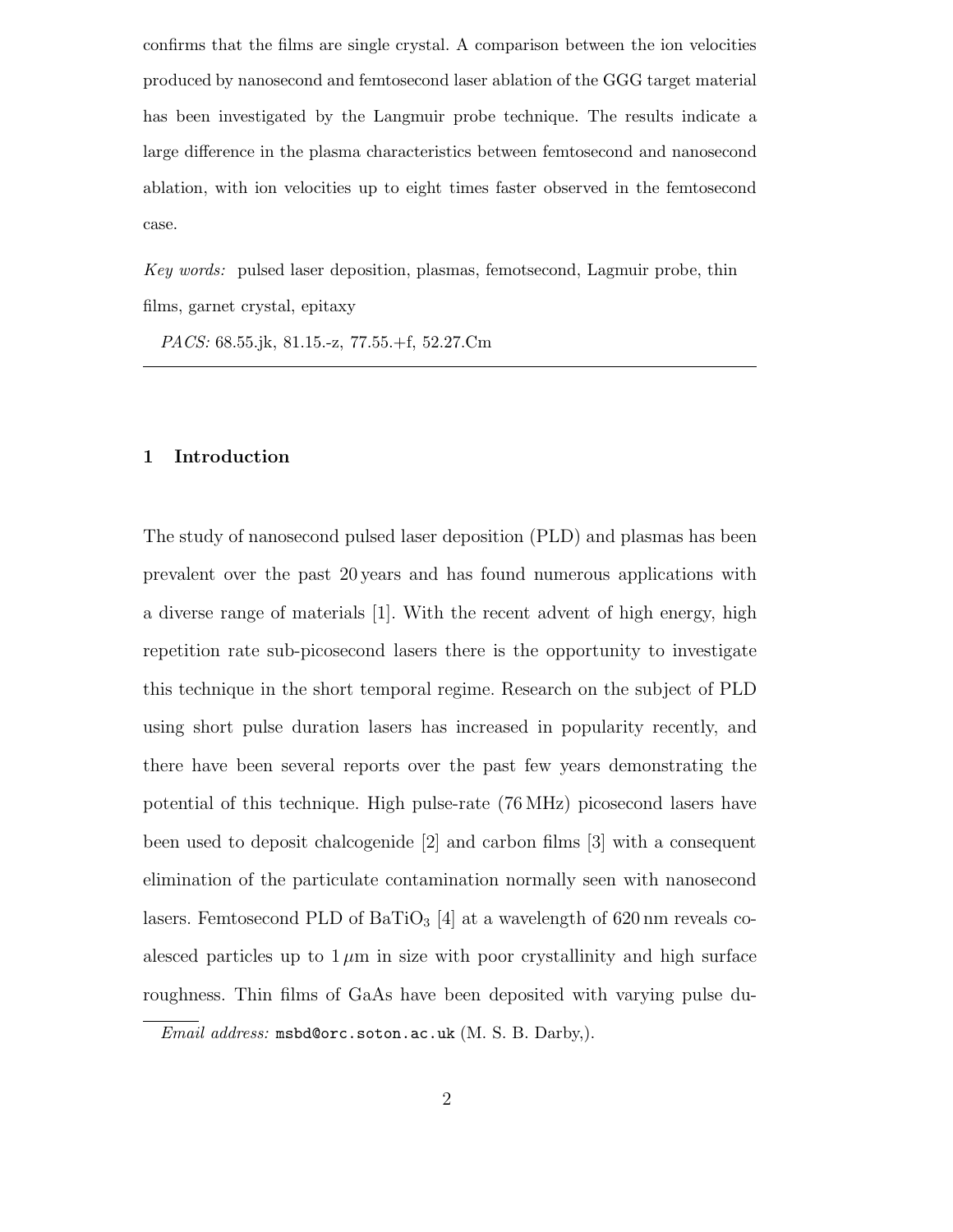rations and show the formation of nanoclusters [5]. Femtosecond deposition of polytetrafluoroethylene (PTFE) on single crystal silicon wafers using an 800 nm wavelength laser has been shown to produce films with lower particulate density, more efficient stoichiometric transfer of target material and with a smoother surface compared to excimer laser-deposited films [6].

The high laser intensities ( $\sim 10^{13} \text{ Wm}^2$ ) available with femtosecond lasers means that the dominant mechanisms for laser-matter interaction are multiphoton absorption and avalanche ionization [7, 8], which permits laser ablation at wavelengths that would not be possible via single photon absorption in the nanosecond regime. The electrons produced by avalanche ionization dominate the absorption by Bremsstrahlungand resonance absorption, and the mechanisms of the laser absorption become independent of the initial state of the target [7–9]. The femtosecond pulse interaction process takes place when the laser pulse duration is shorter than characteristic thermal relaxation times and therefore thermal damage around the ablation area is significantly reduced.

This paper reports the properties of  $Nd:G_3Ga_5O_{12}$  (GGG) films deposited with femtosecond laser pulses for a wide range of experimental conditions and investigates the ion velocities of the laser-produced plume in both the nanosecond and femtosecond regimes using the Langmuir probe technique. We contrast our findings with GGG fabricated by a nanosecond UV excimer laser [10] and make a comparative study.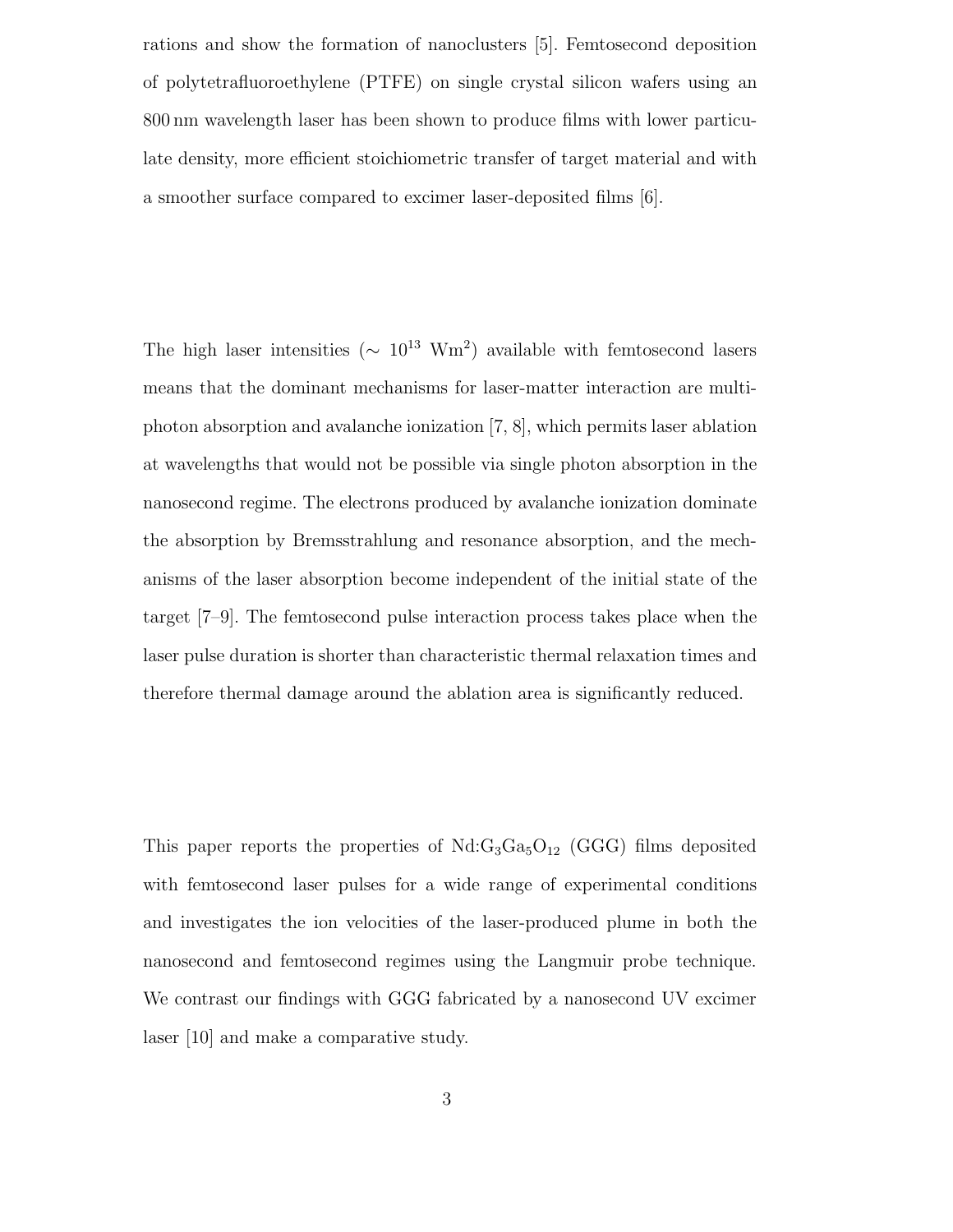# **2 Experimental**

The experiments were conducted in a vacuum chamber with an oxygen ambient gas pressure ranging between  $10^{-4}$  mbar and  $10^{-1}$  mbar. A Ti:sapphire laser was used to ablate the target material with 130 fs pulses at a wavelength of 800 nm operatingat a repetition rate of 1 kHz. The target material was ablated with single pulse energies which varied from 0.1 to 1.2 mJ. Experiments were conducted for a range of spot-sizes (elliptical in shape due to the 45<sup>°</sup> angle of incidence used) ranging from  $32 \mu m$  by  $45 \mu m$  to  $135 \mu m$  by  $195 \mu m$ corresponding to fluence values ranging from 1.3 to  $19 \text{ J/cm}^2$ . Trial depositions were conducted for a duration of 10 minutes usingan undoped GGG target and once the conditions for epitaxial growth were established, films were grown for successively longer durations using a Nd:GGG (1% doped) target. The target was rotated spirographically in order to increase the usable target area during a given deposition run. This is an important point compared to typical nanosecond depositions, as the focussed spot-size for femtosecond deposition is a few orders of magnitude smaller than for nanosecond PLD. An associated and also important factor here concerns the use of continuous motors and spirographic rotation for femtosecond PLD compared to the more usual stepper motor and circular rotation drive for nanosecond PLD: the two orders of magnitude increase in the laser repetition rate (1 kHz for femtosecond compared to 10 Hz for nanosecond) effectively prohibits circular rotation and stepper drive motors. The small ablation area means that ablation channels are rapidly formed on the target material if the target is rotated about a single axis.

The substrates were heated using a  $25 W 10.6 \mu m$  wavelength  $CO<sub>2</sub>$  laser, with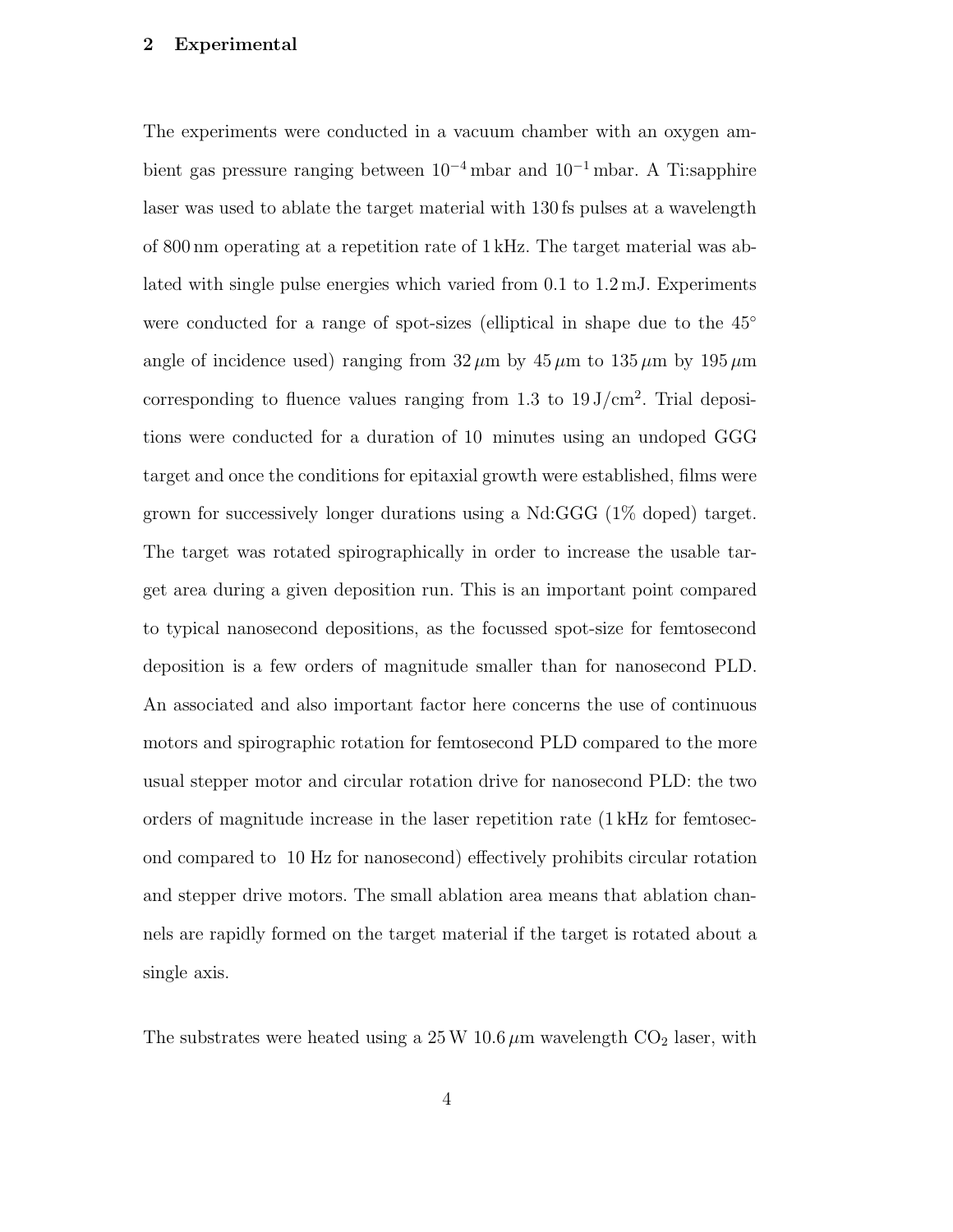the Gaussian beam homogenized onto a  $1 \text{ cm} \times 1 \text{ cm}$  square substrate either using a brass reflective beam-pipe or a tetra-prism  $[11]$ . The temperature of the substrates was calibrated usinga thermocouple attached to the surface of a test  $Y_3Al_5O_{12}$  (YAG) substrate. Indium metal was used to improve conductivity between the thermocouple and the substrate. The substrates were mounted using ceramic alumina holders to minimize any undesirable localised heat-sinking. The target-substrate distance was set to either 2.5, 3, or 4.5 cm. A remotely controlled substrate-shutter was used to prevent the plume from reaching the substrate during pre-deposition ablative cleaning of the target surface. The spot-size, and hence the incident laser fluence, was initially measured by ablating a silicon wafer with a fixed energy and measuring the damaged region under an optical microscope. More accurate measurements of the spot-size were taken using the knife-edge technique. The deposition chamber was evacuated to a pressure below  $10^{-4}$  mbar prior to deposition, and oxygen was then continuously introduced into the chamber to maintain the desired pressure for each experiment.

A Bruker D8 X-ray diffractometer with general area detector diffraction system (GADDS) was initially used to assess the crystallographic quality of the films. This provided diffraction data from an extended region of reciprocal space and therefore enabled rapid and unambiguous discrimination between highly textured and epitaxial films (both of which could produce single Bragg peaks when measured in the conventional  $\theta/2\theta$  mode). Films were examined using CuK $\alpha$  radiation and a monocapillary with diameter  $\approx 50 \,\mu$ m. A film was also examined in a line-scan mode, where a series of diffraction patterns were recorded at a number of different positions across the sample to assess homogeneity. Subsequently a Siemens D5000 X-ray diffractometer was used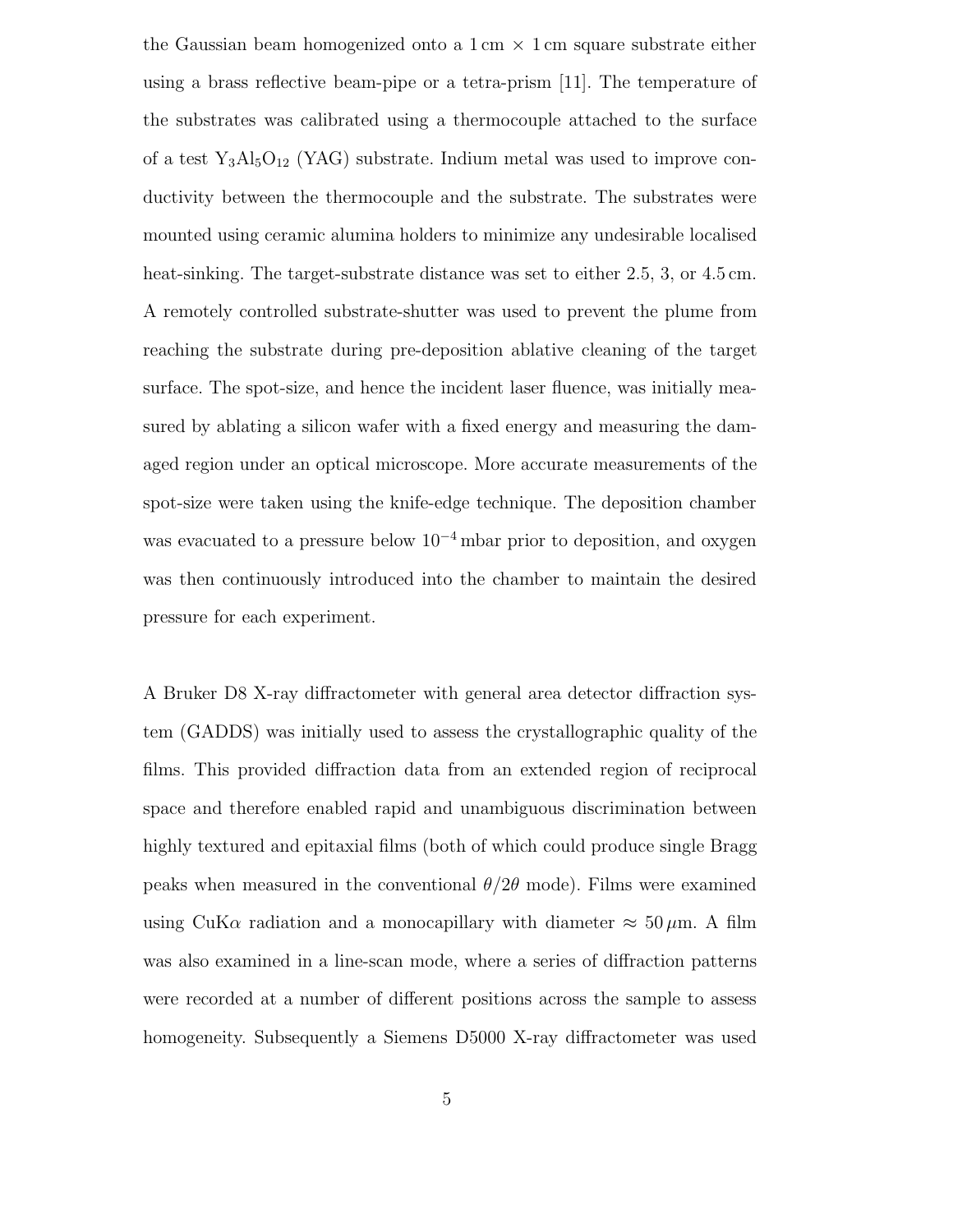$(CuK\alpha$  radiation) for X-ray diffraction analysis of all the Nd:GGG or GGG films grown. A LEO 1455VP SEM and an Explorer AFM were used to analyze the topography of the films.

The ion emission flux of the plasma was characterised by means of a planar Langmuir probe at a distance of 2.5 or 4 cm from the target surface. The probe consisted of a copper plate of dimension  $2 \times 5$  mm<sup>2</sup> for nanosecond ablated ion characterisation and  $2.5 \times 5 \text{ mm}^2$  for femtosecond ablated ion characterization. For each measurement the probe was biased at  $-30$  V, and the collected ion current was determined by the voltage signal recorded on a digital oscilloscope across a load resistor  $(10 \Omega)$ . The bias was maintained using a  $1.2 \mu$ F capacitor, which was sufficient to avoid charge saturation. A diagram of a typical probe circuit (used for measurements of femtosecond ablated ions) is shown in Fig. 1. The Nd:GGG target, placed on a rotating target holder, was ablated under oxygen pressure of  $10^{-1}$  mbar to  $10^{-4}$  mbar. The time of incidence of the laser pulse was measured usinga photodiode and was also confirmed by the detection of a photo-peak from the Langmuir probe. Langmuir probe measurements of nanosecond ablated ions were carried out in a second chamber with a base pressure of  $10^{-5}$  mbar. To compare the plume characteristics with the nanosecond regime, a KrF excimer laser operating at a wavelength of 248 nm, pulse duration of  $\approx$  25 ns and pulse energy of 50 mJ was used, with a laser spot-size of  $1 \text{ mm} \times 4 \text{ mm}$ . For measurements of ion signals for both the femtosecond and nanosecond regimes the laser was operated on single-shot mode.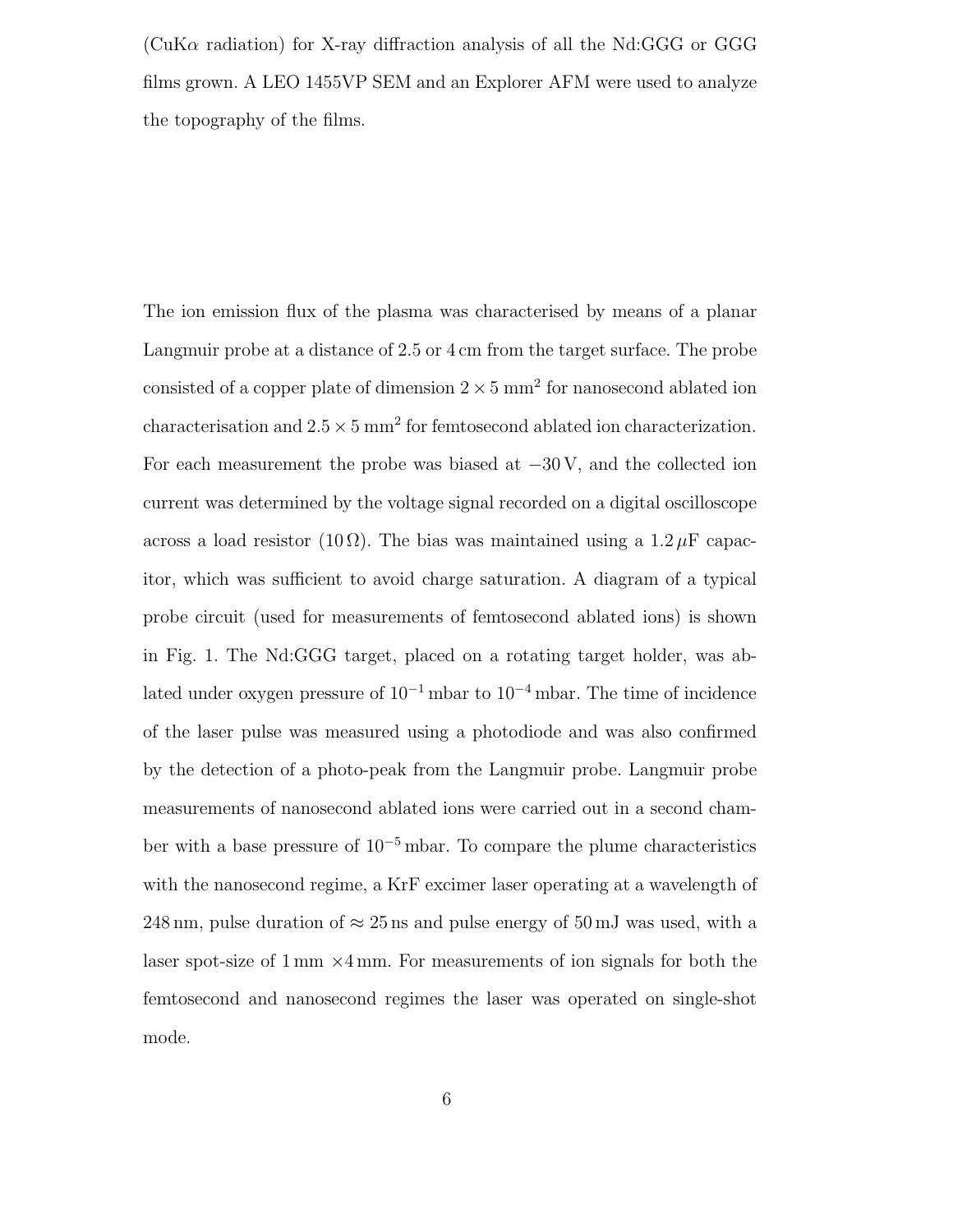#### **3 Results and discussion**

The initial examination using the GADDS area detector produced strong evidence for the epitaxial nature of the films examined. The 2D diffraction patterns consisted of pairs of well defined Bragg maxima that could be indexed to the YAG and GGG cubic lattices. No evidence of textured polycrystalline films (producing diffraction maxima spread along loci of constant d-spacing) was observed. These scattering distributions did not change significantly at any of the locations measured during the line-scan study. Further evidence of the epitaxial nature of the film was demonstrated through measurement of a series of rocking curves that focussed on the  $(400)$  YAG maxima and its associated GGG peak. Fig. 2 clearly shows diffraction peaks consistent with epitaxial growth. The film's appearance was transparent with only a slight frosty trace (for a 310 nm−750 nm thick film). Film peaks were detected at 28.7° and 59.3° ( $\pm 0.05$ °) which correspond to the (400) and (800) GGG crystalline planes respectively [12]. The X-ray diffraction spectra were normalised to the position of the YAG (400) substrate peak of 29.806◦ [13]. The FWHM of the GGG (400) and (800) peaks were  $0.2°$  and  $0.5°$ , respectively, compared to 0.08◦ and 0.11◦ for films grown by nanosecond PLD [10]. Fig. 3 shows the X-ray diffraction spectrum of a film grown at the optimum fluence and pressure. All films grown by femtosecond PLD showed a surface morphology that was not as smooth as typical nanosecond PLD grown films, with a surface roughness value (RMS) of  $60 - 70$  nm. Films with smooth surface features were not observed, whatever the growth conditions (fluence 1.3 to  $19 \text{ J/cm}^2$ , pressure  $10^{-3}$ to 10−<sup>1</sup> mbar, distance 2.5 cm to 4.5 cm). Fig. 4 shows a comparison of AFM micrographs of films of epitaxial GGG grown by femtosecond and nanosecond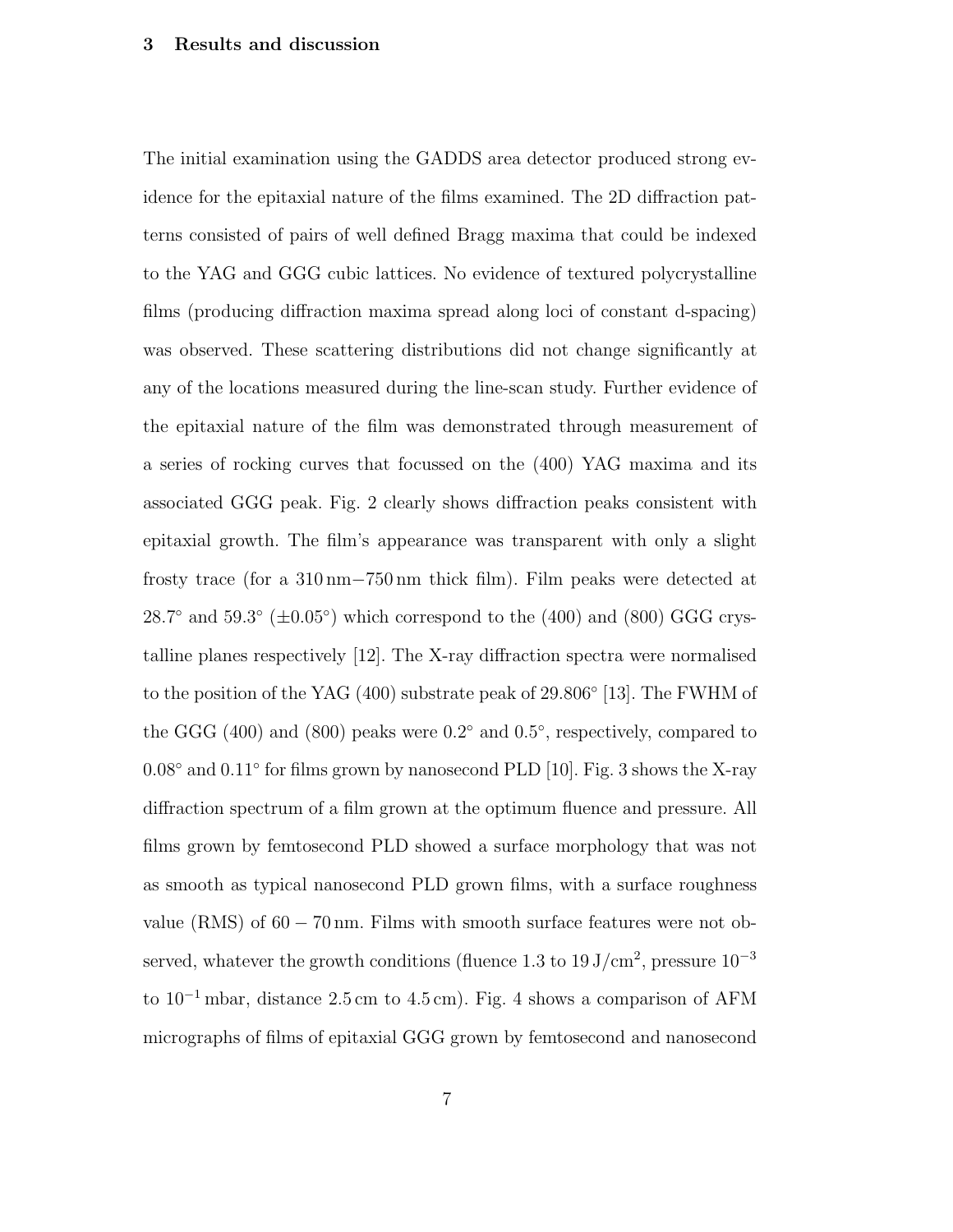PLD. This figure shows the random stacking of quasi-spherical particulates of approximately  $1 \mu m$  in size for femtosecond PLD films. An SEM photomicrograph of femtosecond and nanosecond deposited films is shown in Fig. 5. The surface topography of a typical nanosecond film was considerably smoother, with a surface roughness of  $(RMS)$  4 – 5 nm.

The effect of each deposition parameter on the crystallinity of the femtosecond PLD grown films was investigated by X-ray diffraction analysis. Fig. 6 shows X-ray diffraction spectra for films deposited using laser fluences ranging from  $1.6 \text{ J/cm}^2$  to  $13 \text{ J/cm}^2$  and focal spot-sizes ranging from  $45 \mu m$  by  $65 \mu m$  to  $137 \mu m$  by  $195 \mu m$ . These results show that the optimum fluence for epitaxial growth was above  $3.1 \text{ J/cm}^2$  and lower fluences gave rise to multi-phase growth of GGG and other anomalous phases, which have not been possible to unambiguously assign. Fig. 7 shows the XRD spectra of films grown under various temperatures. Again, films were deposited in an oxygen atmosphere of 0.1 mbar with a chosen laser fluence of  $12 \text{ J/cm}^2$  and spot-size of  $45 \mu \text{m}$  by  $65 \,\mu\text{m}$  with a target-substrate distance of 4.5 cm. Incident  $CO_2$  laser heating powers upon the substrate were varied from 8W to 15.5W, which corresponds to a temperature variation of 750 °C to 970 °C. The X-ray diffraction analysis revealed the optimum temperature for GGG growth varies between 750 ◦C and 900 $\degree$ C. Films deposited above a temperature of 900 $\degree$ C showed multiphase growth and at a temperature of 970 ◦C the garnet phase of GGG was no longer evident. X-ray diffraction analysis of films deposited under various oxygen pressures, shown in Fig. 8, revealed that single crystal growth occurred preferentially at higher oxygen pressures. Lower pressures resulted in polycrystalline films dominated by the Ga-deficient phase  $Gd_3(GaO_4)O_2$ . At further target-substrate distances the peak position increases from  $28.49^{\circ}$  (target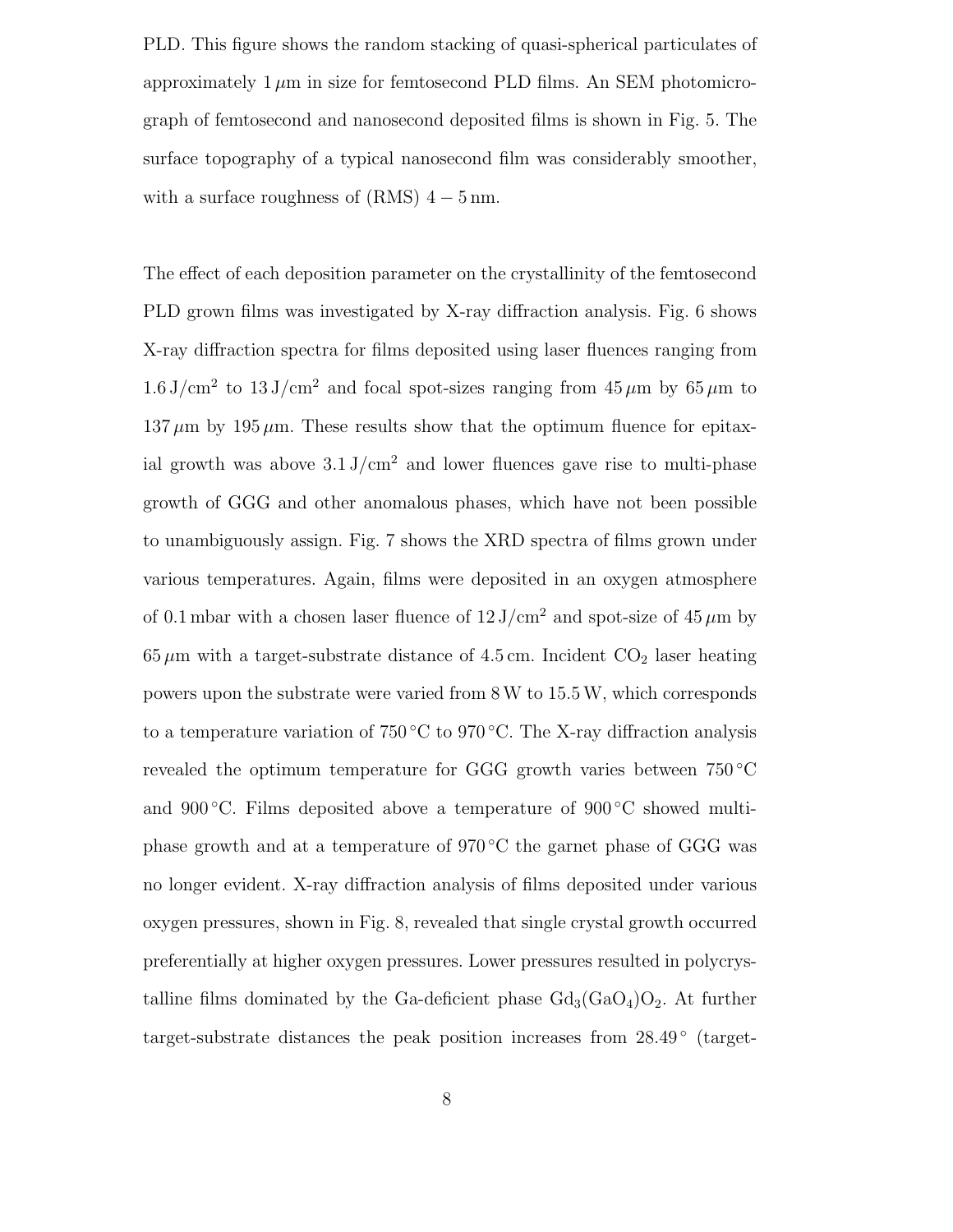subtrate distance of  $2.5 \text{ cm}$ ) to  $28.63 \text{°}$  (target-subtrate distance of  $4.5 \text{ cm}$ ). A final investigation of the effect of the repetition rate (10 Hz to 1 kHz), using the optimum growth conditions was undertaken, however no significant difference was observed for either the crystallinity or morphology of the films.

Fig. 9 shows typical time-of-flight (TOF) spectra for femtosecond  $(0.82 \text{ J/cm}^2)$ and nanosecond  $(0.92 \text{ J/cm}^2)$  ablated ions in a vacuum ( $< 1.6 \times 10^{-4}$  mbar). The corresponding velocity distributions are also shown. We have assumed the ions to be singly charged for our analysis, which has been confirmed by other reports of femtosecond ablation of Ti and Si for intensities similar to those used in the current study ( $\sim 10^{14} \,\mathrm{W/cm^2}$ ) [14–16]. The main features of our results are the high velocities of the femtosecond ablated ions and the double-peak velocity distribution (observed only at low fluences). The results reveal a higher velocity ion population travelling ahead of the majority of the plume at a velocity of  $\sim 1.2 \times 10^5$  m/s (peak TOF). At higher fluences (>1  $J/cm<sup>2</sup>$ , where ion velocities range up to  $\sim 4 \times 10<sup>5</sup>$  m/s, dual-peak distributions are less defined, which we believe is due to electrical signal oscillations as a result of rapid ion flux increases at these fluences. The most probable velocity (the velocity of the ions at the peak of TOF) for nanosecond and femtosecond ablated ions are shown in table 1.

#### **4 Conclusions**

We have demonstrated heteroepitaxial growth of Nd:GGG on YAG by femtosecond PLD and analysed the plume characteristics by the Langmuir probe technique for both nanosecond and femtosecond ablation. By systematic analysis via X-ray diffraction for films grown under various deposition parameters,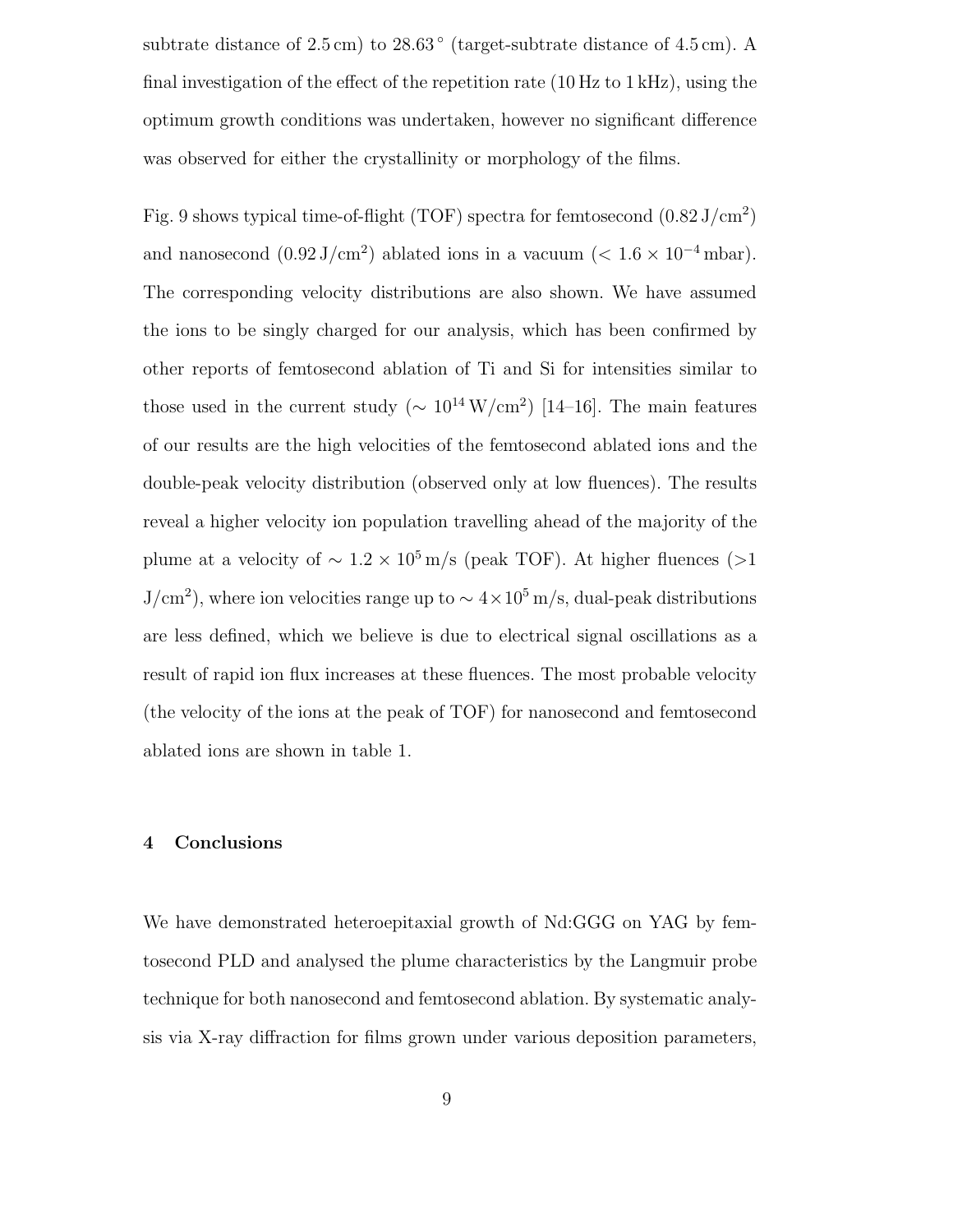we have found the conditions necessary for epitaxial growth. The topography of the films remains poor however, revealinga comparatively rough surface. This may be due to the presence of high-energy ions changing the conditions necessary for monolayer growth on the surface of the film, or damage to the growing film from high energy ion bombardment, which generates defects and thus disturbs the smooth growth that takes place under the comparatively less energetic nanosecond regime. Conditions for monolayer growth by femtosecond PLD, which match or better the quality of nanosecond deposited films, have not yet been found. Further studies of femtosecond deposition through variation of wavelength and pulse duration are possible, and it may well be shown that further improvements can be obtained.

## **Figure captions**

Figure 1: Probe circuit used for Langmuir probe measurements of femtosecond ablated ions.

Figure 2: Rocking curve analysis showing the GGG (400) and YAG (400) peaks. The 2-theta data is measured at systematically increasingincident angles (omega). The non-circular shape of the contour distribution is due to incident beam divergence.

Figure 3: X-ray diffraction spectrum of a film grown by femtosecond PLD with the growth conditions: fluence  $19 \text{ J/cm}^2$ ; spot-size  $32 \mu \text{m}$  by  $45 \mu \text{m}$ ; energy per pulse 0.85 mJ; target-substrate distance 4.5 cm; pressure 0.1 mbar and temperature  $850^{\circ}$ C. The duration of the deposition was 120 minutes. The thicknesses were measured to be between a minimum and maximum of 310 nm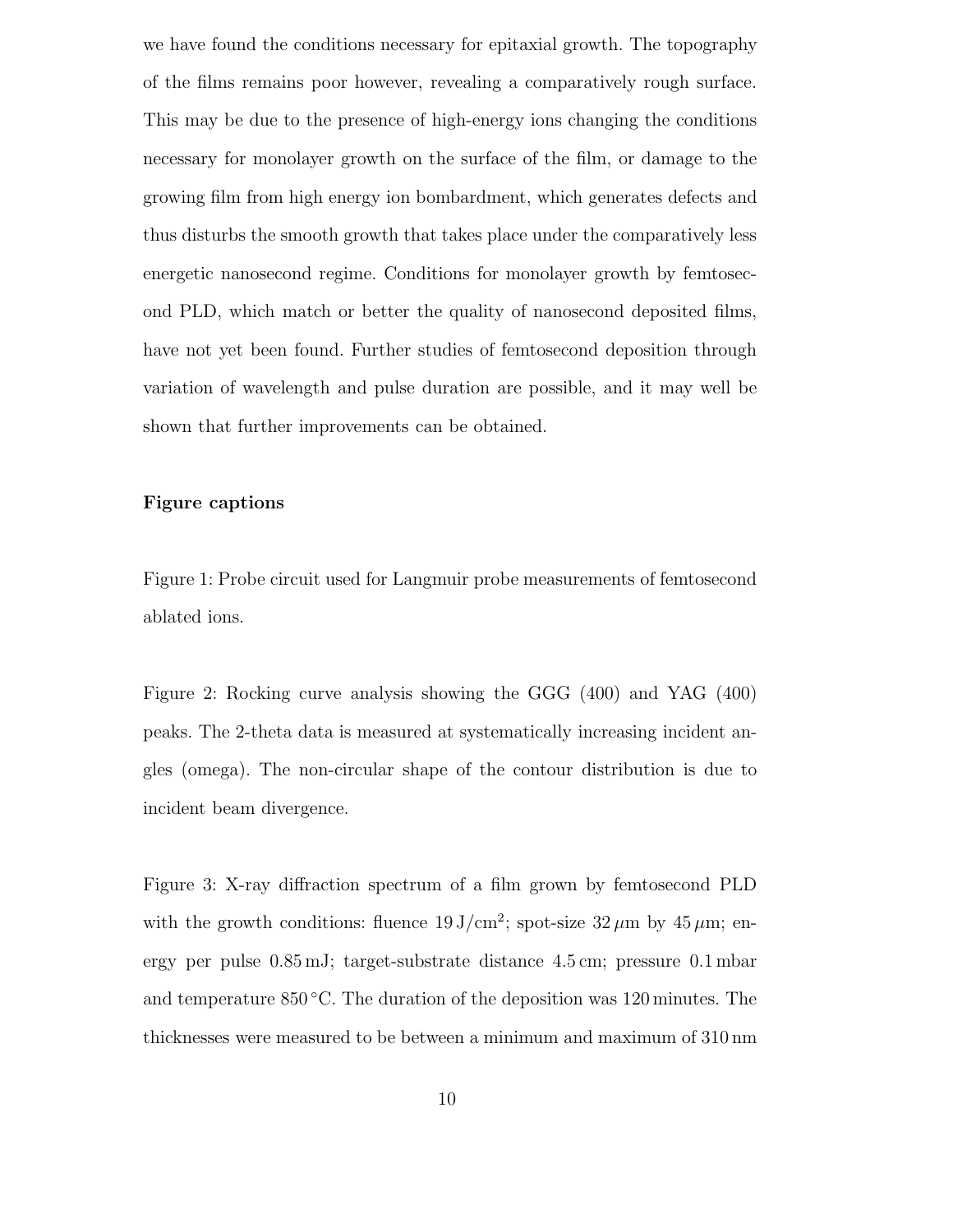and 750 nm.

Figure 4: AFM micrographs of a film of epitaxial GGG deposited using a) nanosecond PLD grown film (with the conditions: fluence  $2 \text{ J/cm}^2$ ; spot-size 2 mm by 5 mm; energy per pulse 200 mJ; repetition rate 10 Hz; duration 40 minutes; target-substrate distance 4.5 cm; oxygen pressure  $2 \times 10^{-2}$  mbar and temperature  $800\degree C$ ) and b) femtosecond PLD grown film (with conditions: fluence  $19 \text{ J/cm}^2$ ; spot-size  $32 \mu m$  by  $45 \mu m$ ; energy per pulse 0.85 mJ; duration 120 minutes; target-substrate distance 4.5 cm; oxygen pressure 0.1 mbar and temperature  $850^{\circ}$ C).

Figure 5: SEM micrographs of a film of epitaxial GGG deposited using a) nanosecond PLD b) femtosecond PLD.

Figure 6: X-ray diffraction spectra from GGG films deposited with a laser fluence (and spot-size) of a) 13 J/cm<sup>2</sup> (45  $\mu$ m by 65  $\mu$ m), b) 9.1 J/cm<sup>2</sup> (56  $\mu$ m by  $75 \,\mu\text{m}$ , c)  $3.1 \,\text{J/cm}^2$  (90  $\mu$ m by 135  $\mu$ m) d)  $1.6 \,\text{J/cm}^2$  (123  $\mu$ m by 195  $\mu$ m), with energy per pulse 1.2 mJ, repetition rate 1 kHz, duration 10 minutes, targetsubstrate distance 4.5 cm; oxygen pressure 0.1 mbar; substrate temperature 850 °C. Film thicknesses were measured to be a)  $80 - 120$  nm; b)  $80 - 130$  nm; c)  $40 - 70$  nm; d)  $60 - 70$  nm.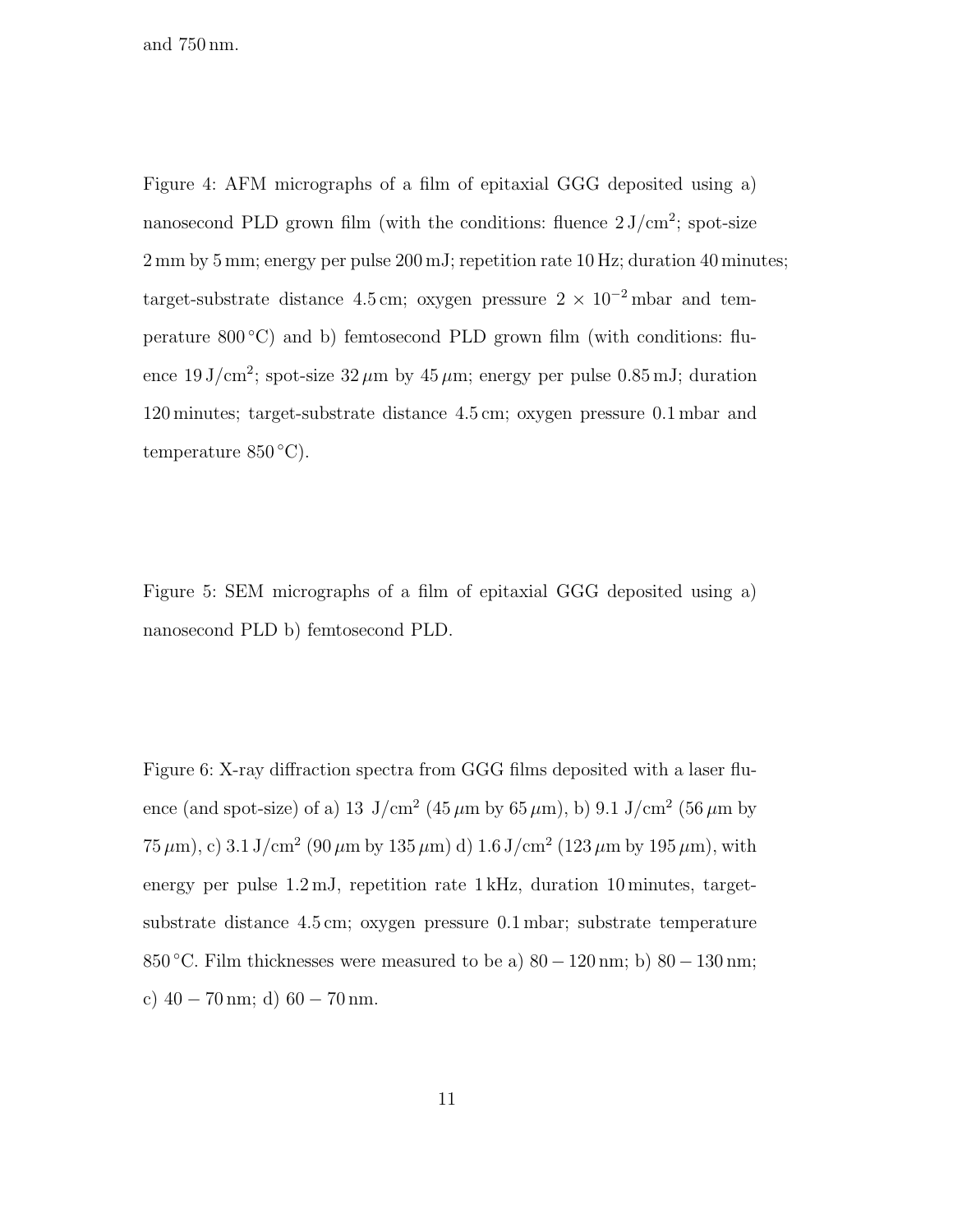Figure 7: X-ray diffraction spectra of films grown at substrate temperatures of a) 750 °C b) 820 °C c) 900 °C d) 970 °C, with laser fluence  $12 \text{ J/cm}^2$ , spot-size  $45 \mu m$  by  $65 \mu m$ , energy per pulse 1.1 mJ, duration 10 minutes, target substrate distance 4.5 cm, oxygen pressure 0.1 mbar and temperature 850 °C. All films were between  $60 - 100 \,\mathrm{nm}$  in thickness.

Figure 8: X-ray diffraction spectra from GGG films deposited under an oxygen pressure of a) 0.1 mbar; b)  $10^{-1}$  mbar; c)  $10^{-2}$  mbar; d)  $10^{-3}$ mbar (peaks identified) with a laser fluence 6.2 Jcm<sup>2</sup>, spot-size 65  $\mu$ m by 95  $\mu$ m, energy per pulse 1.2 mJ, repetition rate 1 kHz, duration 10 minutes, target-substrate distance 3 cm; and substrate temperature of 850 ◦C. Film thicknesses were measured to be a)  $0.6 \,\mu\text{m}$  -  $2.0 \,\mu\text{m}$ ; b)  $0.6 \,\mu\text{m}$  -  $2.5 \,\mu\text{m}$ ; and c)  $0.6 \,\mu\text{m}$  -  $2.5 \,\mu\text{m}$ .

Figure 9: TOF spectra and corresponding velocity distributions of femtosecond (a and b) and nanosecond ablated ions (c and d) in a vacuum for similar laser fluences (femtosecond  $0.82 \text{ J/cm}^2$ , nanosecond  $0.92 \text{ J/cm}^2$ ).

# **Table captions**

Table 1: Comparison of peak velocities of femtosecond and nanosecond ablated ions for similar laser fluences.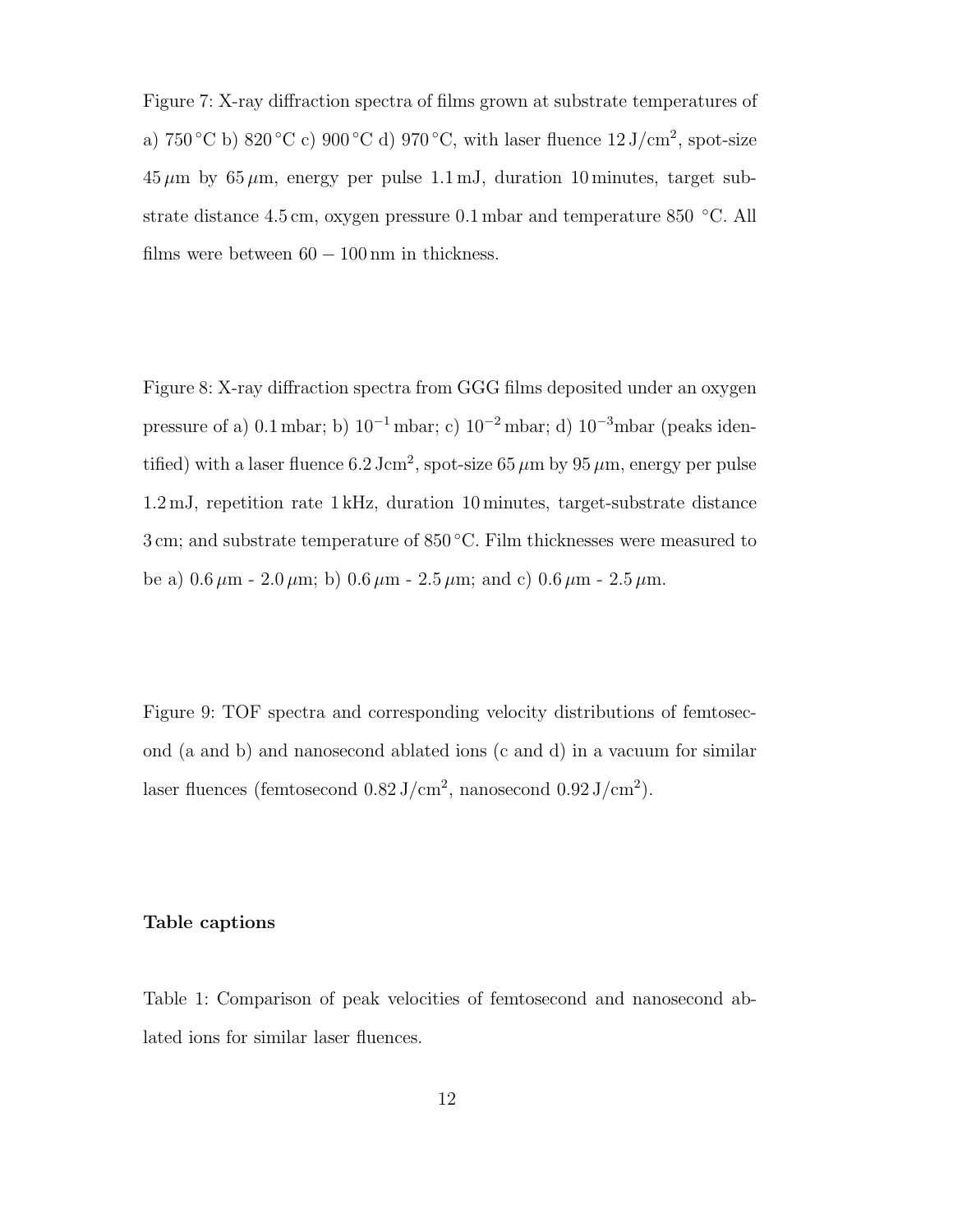# **Acknowledgments**

The authors wish to express their thanks to Peter Wright and QinetiQ for their support towards this work. For help and support with SEM, XRD the authors wish to thank Zondy Webber, Barbara Cressey and Mark Weller from the University of Southampton.

#### **References**

- [1] R. W. Eason. *Pulsed Laser Deposition of Thin Films: Applications-Led Growth of Functional Materials*. John Wiley & Sons Inc, 2006.
- [2] A. V. Rode, A. Zakery, M. Samoc, R. B. Charters, E. G. Gamaly, and B. Luther-Davies. Laser-deposited  $As_2S_3$  chalcogenide films for waveguide applications. *APPLIED SURFACE SCIENCE*, 197:481–485, 2002.
- [3] A. V. Rode, B. Luther-Davies, and E. G. Gamaly. Ultrafast ablation with high-pulse-rate lasers. Part II: Experiments on laser deposition of amorphous carbon films. *JOURNAL OF APPLIED PHYSICS*, 85(8):4222– 4230, 1999.
- [4] E. Millon, J. Perriere, R. M. Defourneau, D. Defourneau, O. Albert, and J. Etchepare. Femtosecond pulsed-laser deposition of BaTiO3. *APPLIED PHYSICS A-MATERIALS SCIENCE & PROCESSING*, 77(1):73–80, 2003.
- [5] T. W. Trelenberg, L. N. Dinh, C. K. Saw, B. C. Stuart, and M. Balooch. Femtosecond pulsed laser ablation of GaAs. *APPLIED SURFACE SCI-*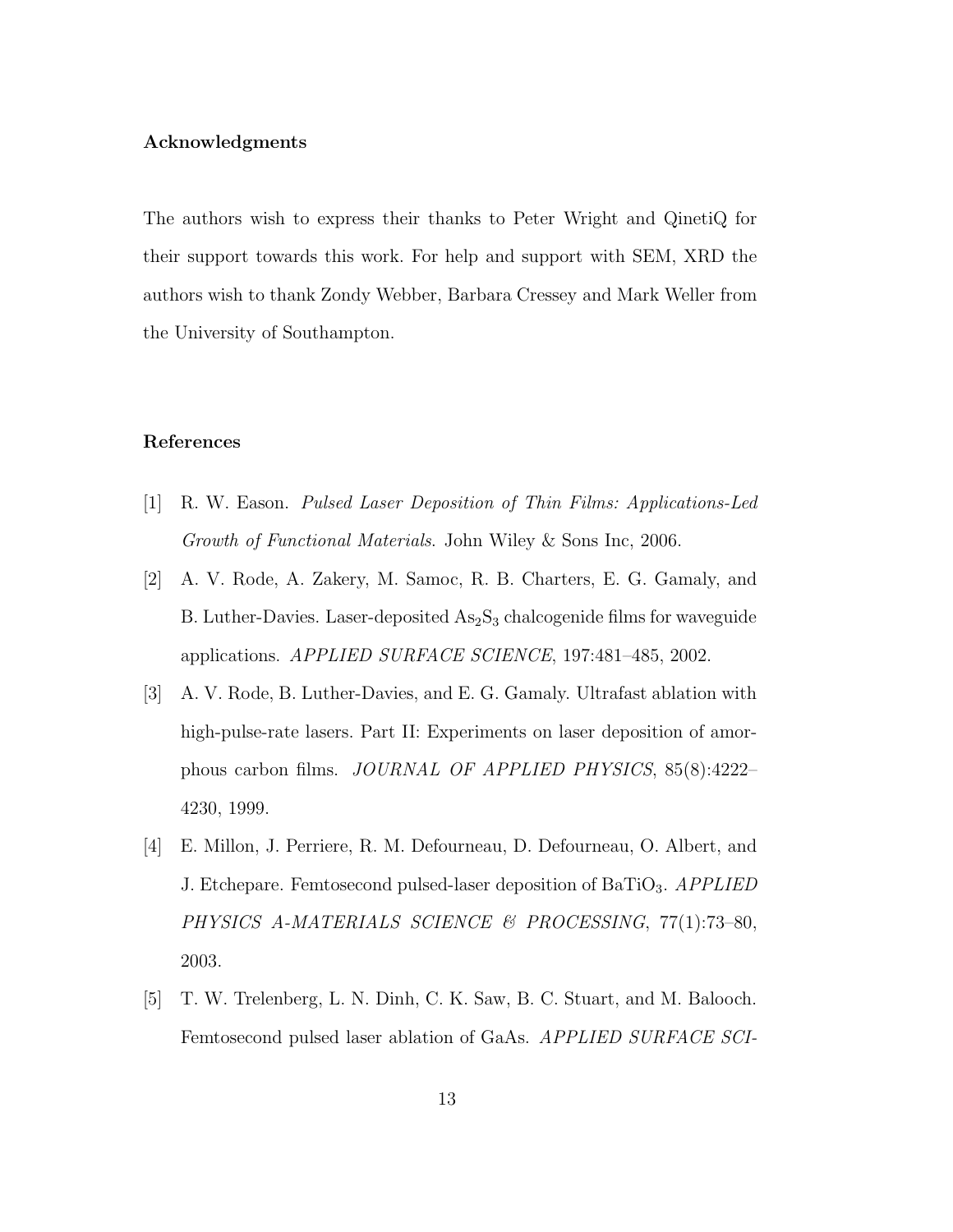*ENCE*, 221(1-4):364–369, 2004.

- [6] M. Womack, M. Vendan, and P. Molian. Femtosecond pulsed laser ablation and deposition of thin films of polytetrafluoroethylene. *APPLIED SURFACE SCIENCE*, 221(1-4):99–109, 2004.
- [7] B. C. Stuart, M. D. Feit, S. Herman, A. M. Rubenchik, B. W. Shore, and M. D. Perry. Nanosecond-to-femtosecond laser-induced breakdown in dielectrics. *Physical Review B*, 53(4):1749–1761, January 1996.
- [8] P. P. Pronko, P. A. VanRompay, C. Horvath, F. Loesel, T. Juhasz, X. Liu, and G. Mourou. Avalanche ionization and dielectric breakdown in silicon with ultrafast laser pulses. *PHYSICAL REVIEW B*, 58(5):2387–2390, 1998.
- [9] E. G. Gamaly, A. V. Rode, B. Luther-Davies, and V. T. Tikhonchuk. Ablation of solids by femtosecond lasers: Ablation mechanism and ablation thresholds for metals and dielectrics. *PHYSICS OF PLASMAS*, 9(3):949–957, 2002.
- [10] T. C. May-Smith, C. Grivas, D. P. Shepherd, R. W. Eason, and M. J. F. Healy. Thick film growth of high optical quality low loss  $(0.1 \text{ dBcm}^{-1})$ Nd:Gd<sub>3</sub>Ga<sub>5</sub>O<sub>12</sub> on Y<sub>3</sub>Al<sub>5</sub>O<sub>12</sub> by pulsed laser deposition. *APPLIED SUR-FACE SCIENCE*, 223(4):361–371, 2004.
- [11] T. C. May-Smith, A. C. Muir, M. S. B. Darby, and R. W. Eason. ZnSe tetra-prism for homogeneous substrate heating with a  $CO<sub>2</sub>$  laser in pulsed laser deposition. *Submitted to APPLIED OPTICS*, 2007.
- [12] H. Sawada. Electron density study of garnets:  $Z_3Ga_5O_{12}$ ; Z = Nd, Sm, Gd, Tb. *JOURNAL OF SOLID STATE CHEMISTRY*, 132(2):300–307, 1997.
- [13] L. Dobrzycki, E. Bulska, D. A. Pawlak, Z. Frukacz, and K. Wozniak. Structure of YAG crystals doped/substituted with erbium and ytterbium.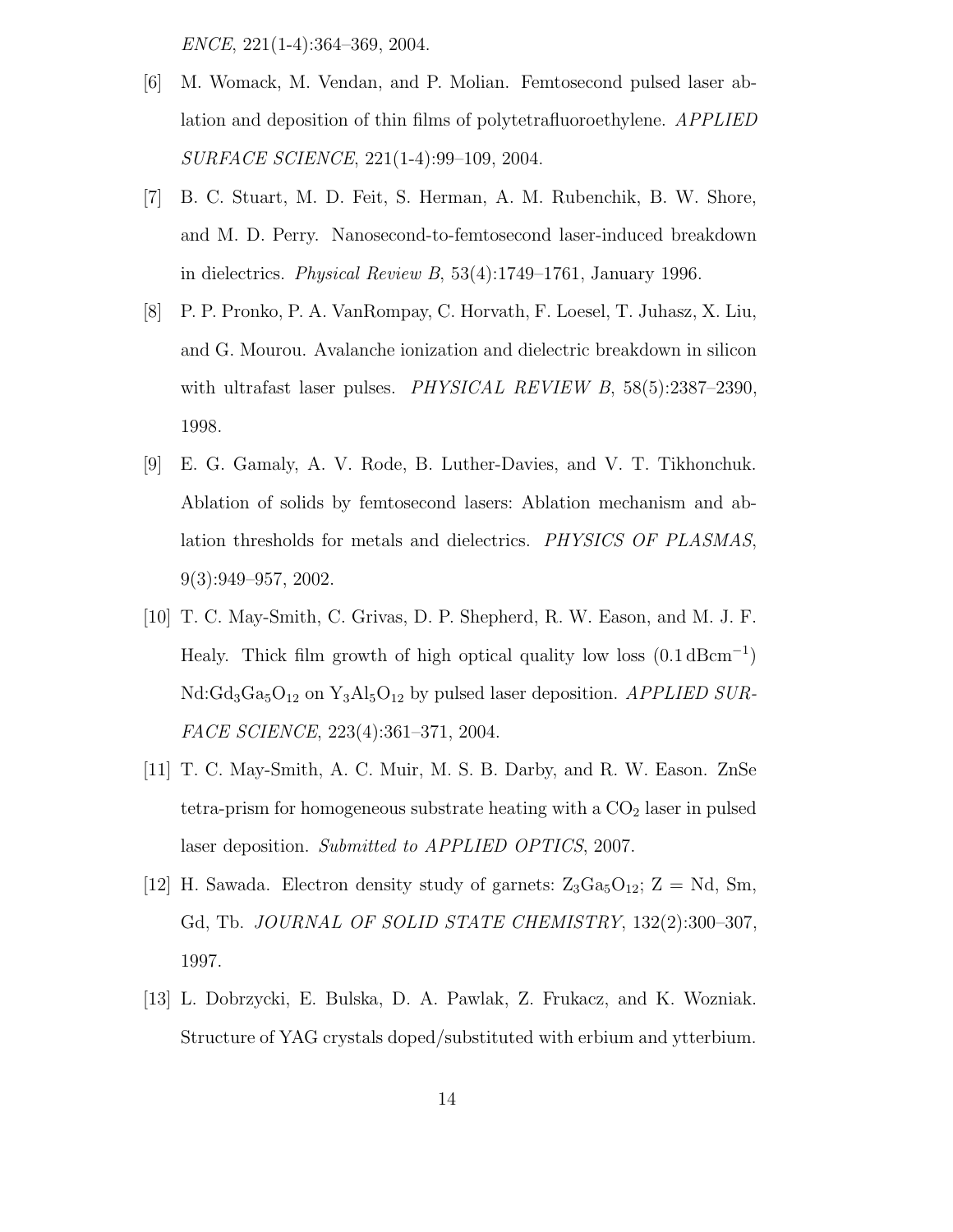*Inorganic Chemistry*, 43(24):7656–7664, November 2004.

- [14] O. Albert, S. Roger, Y. Glinec, J. C. Loulergue, J. Etchepare, C. Boulmer-Leborgne, J. Perriere, and E. Millon. Time-resolved spectroscopy measurements of a titanium plasma induced by nanosecond and femtosecond lasers. *Applied Physics A-Materials Science & Processing*, 76(3):319–323, March 2003.
- [15] S. Amoruso, C. Altucci, R. Bruzzese, C. de Lisio, N. Spinelli, R. Velotta, M. Vitiello, and X. Wang. Study of the plasma plume generated during near IR femtosecond laser irradiation of silicon targets. *Applied Physics A-Materials Science & Processing*, 79(4-6):1377–1380, September 2004.
- [16] M. Q. Ye and C. P. Grigoropoulos. Time-of-flight and emission spectroscopy study of femtosecond laser ablation of titanium. *Journal Of Applied Physics*, 89(9):5183–5190, May 2001.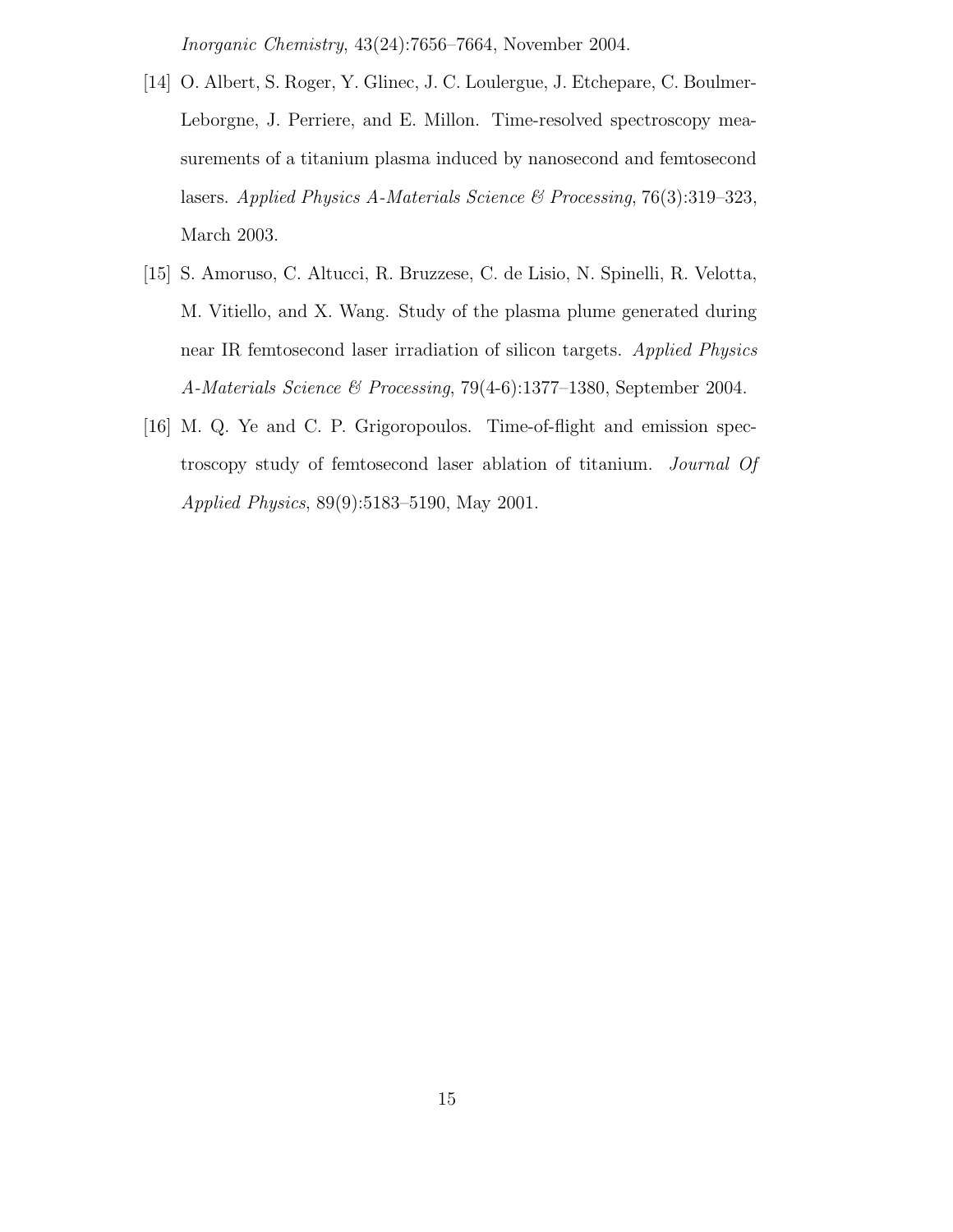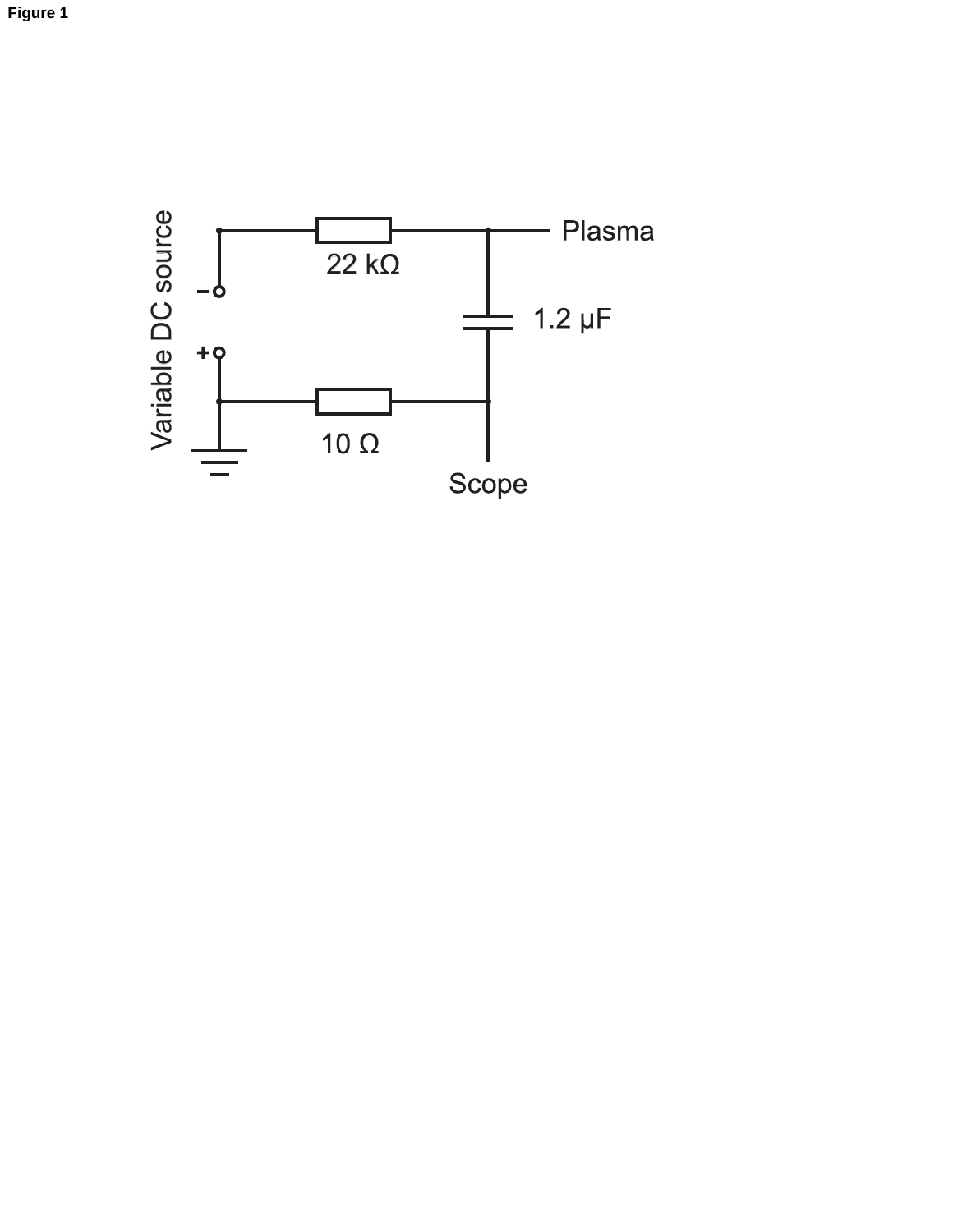

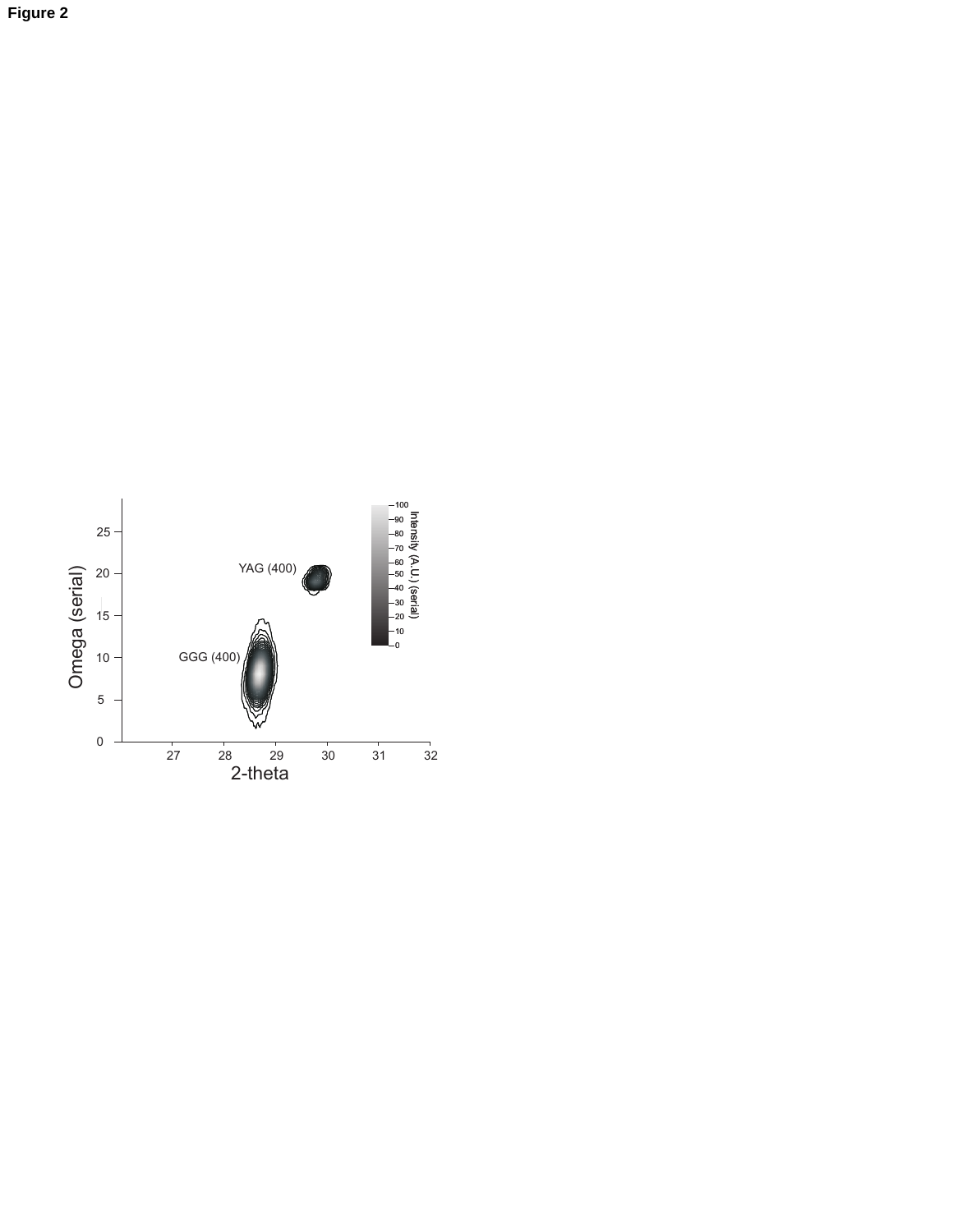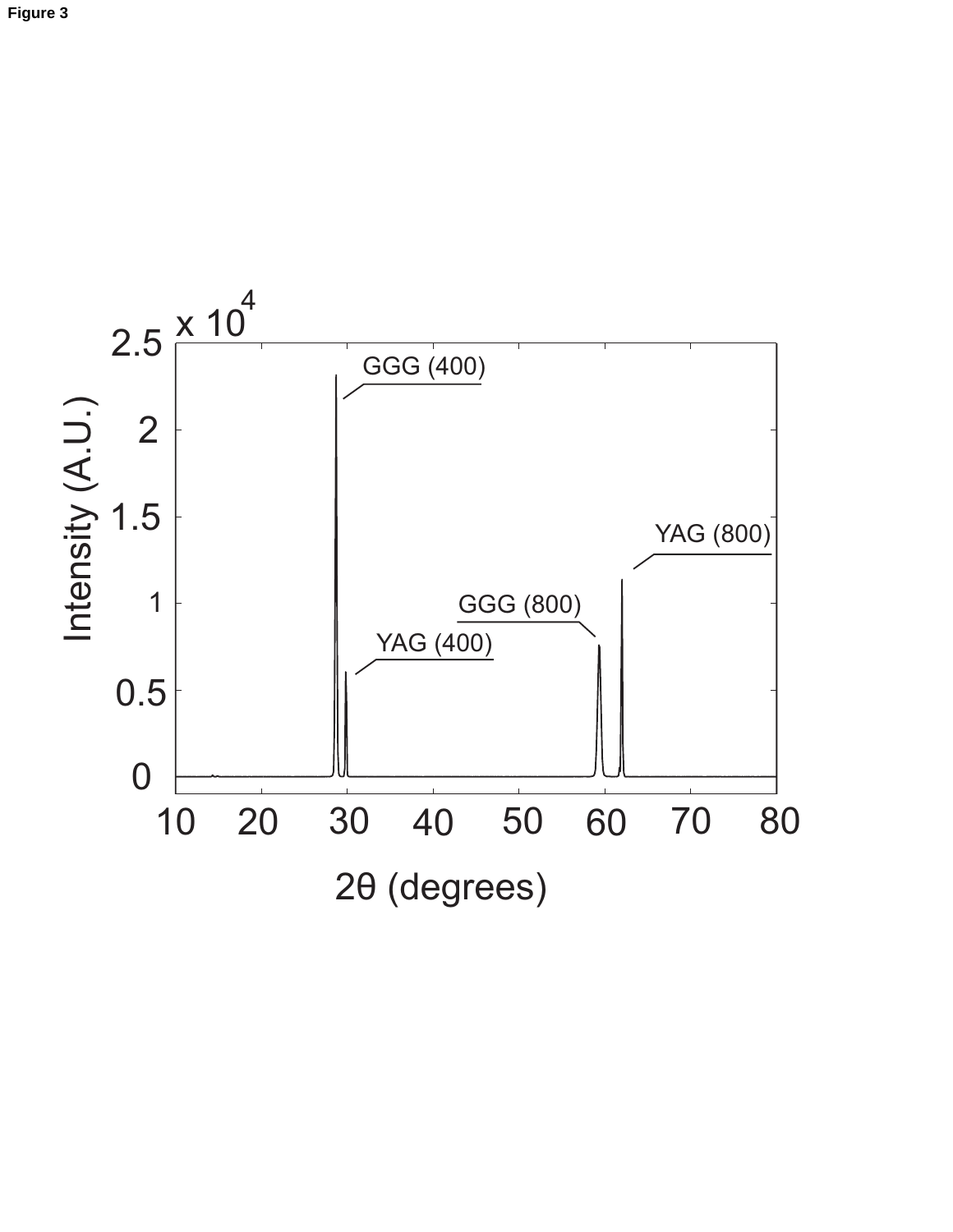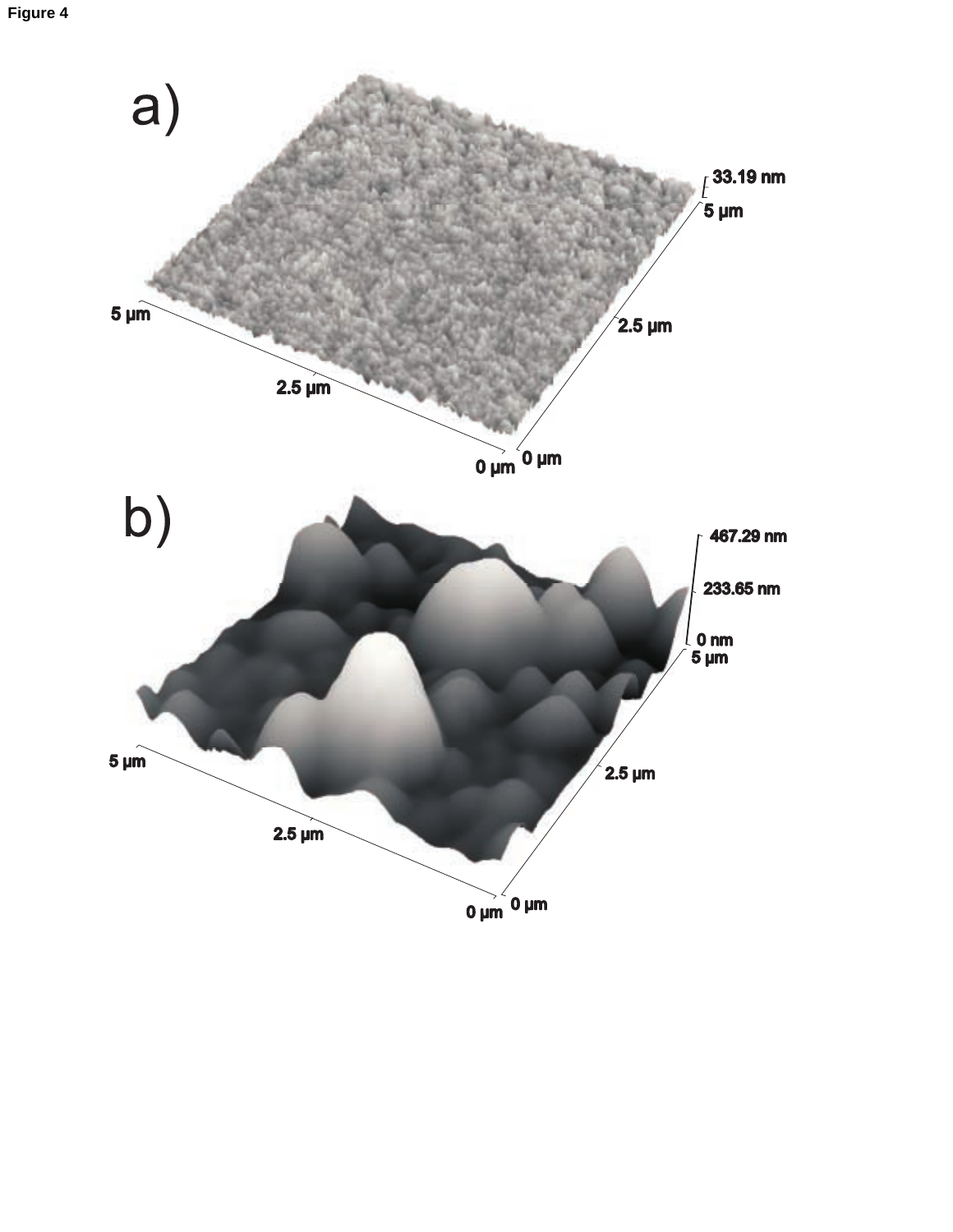

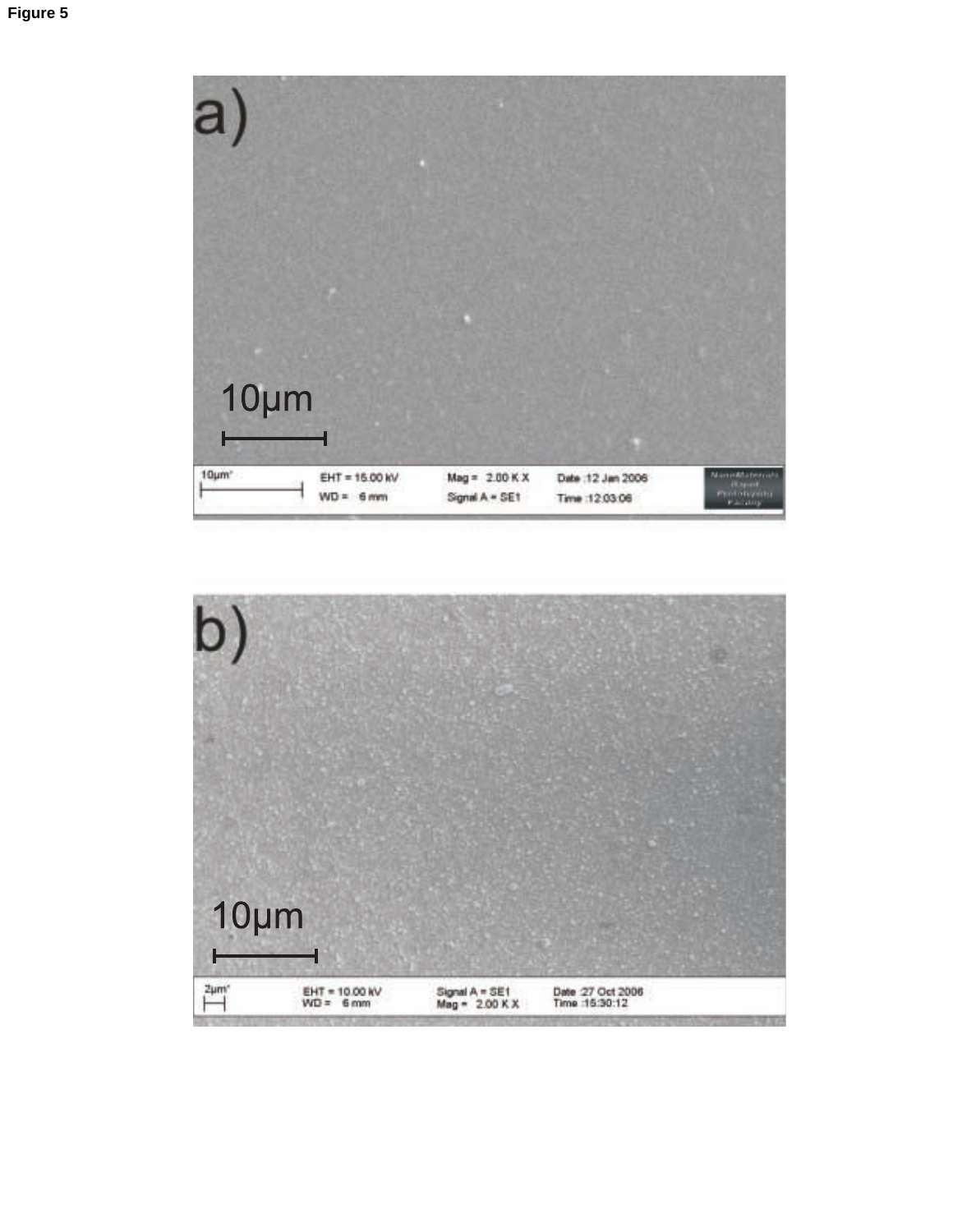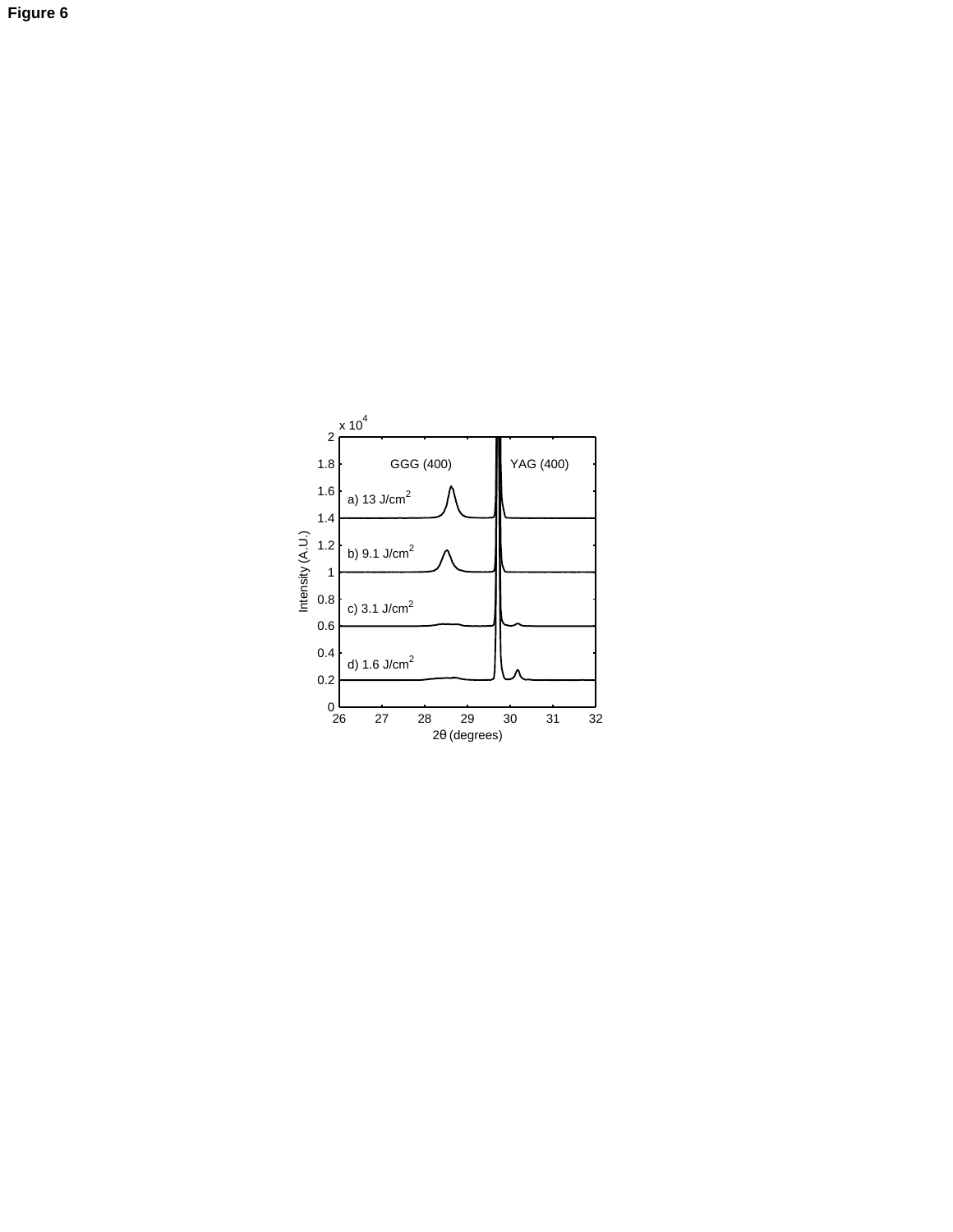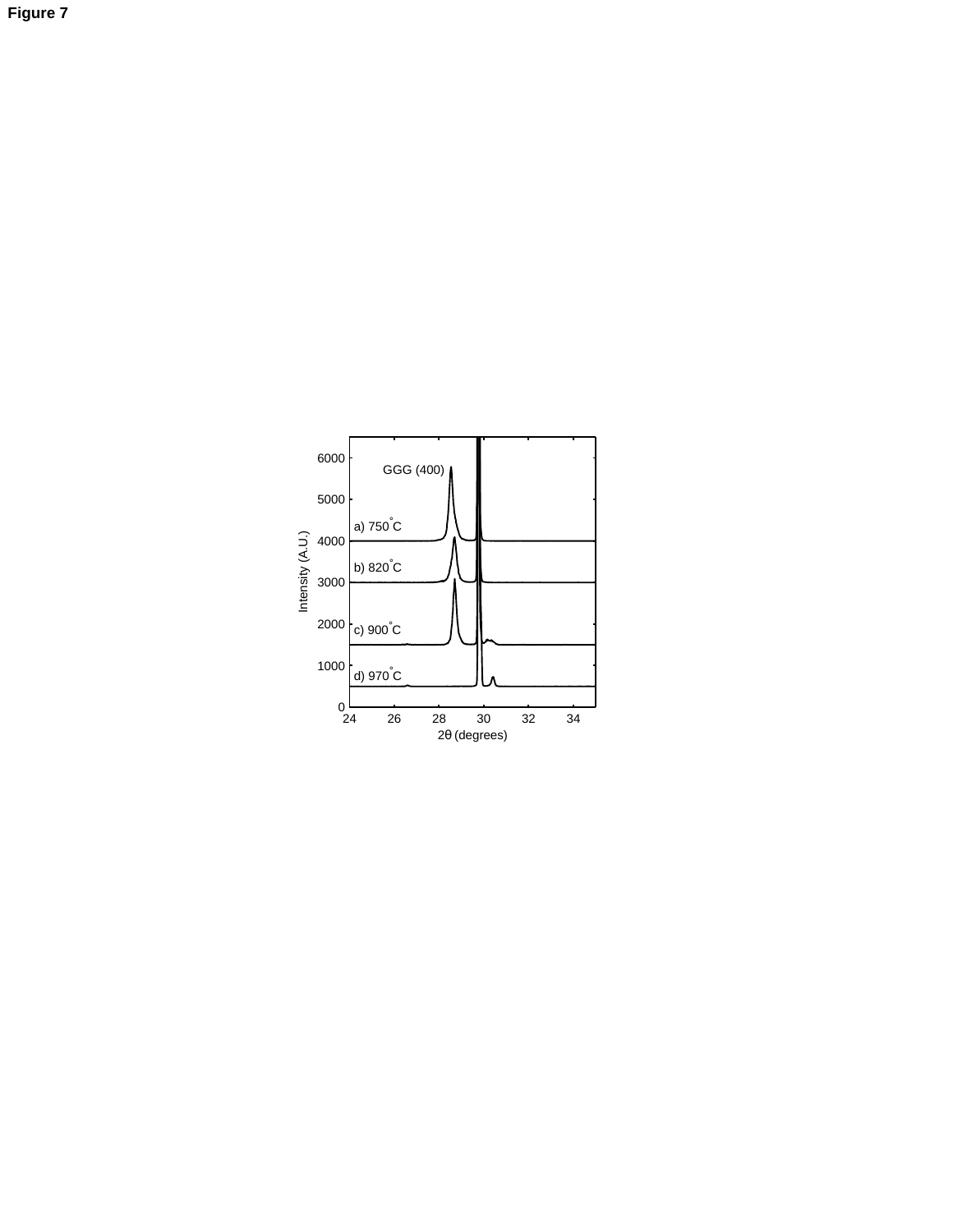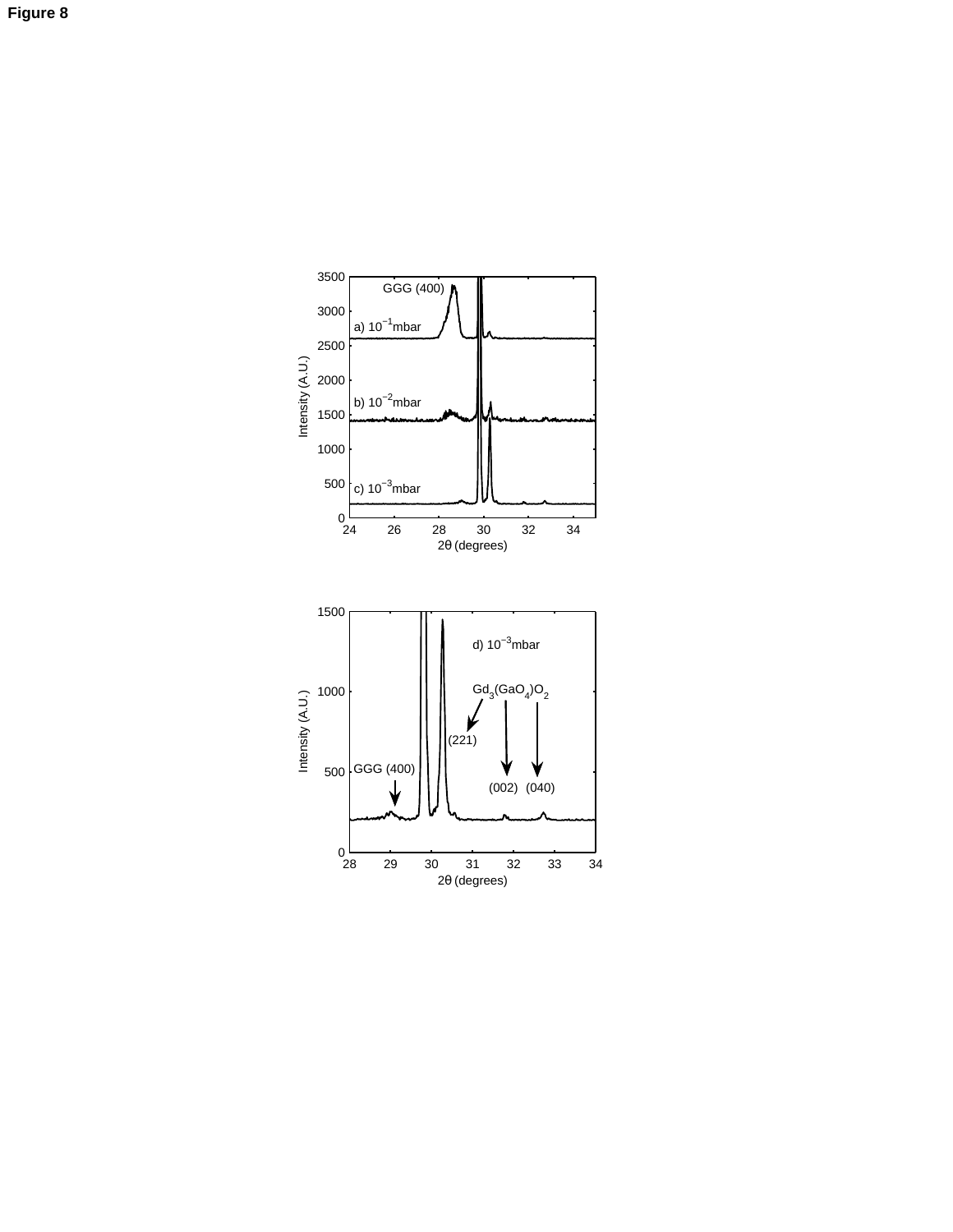